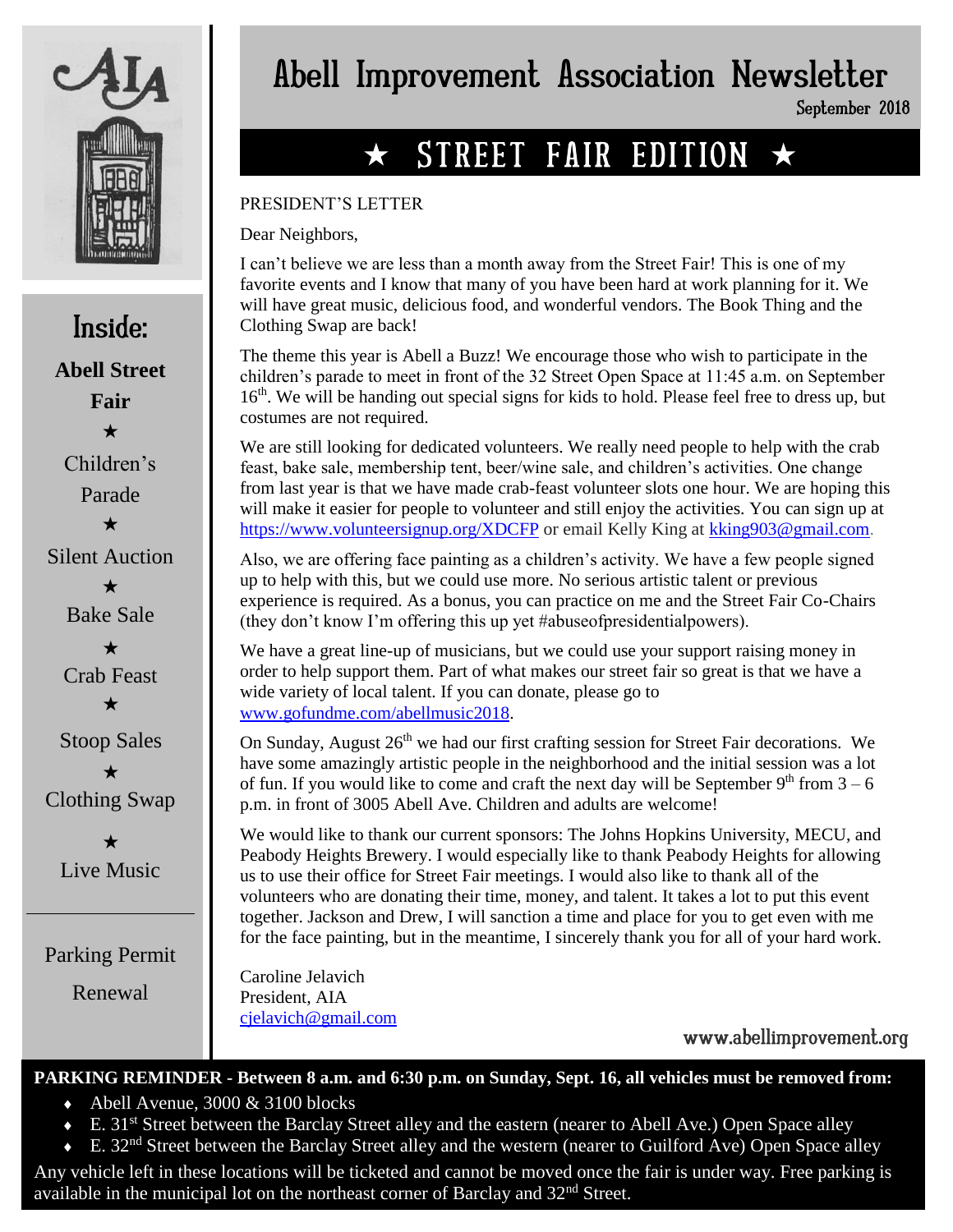### **Parking Pass Online Renewal Begins September 20; Pick-up on October 20**



Register online from September 20 through October 17 for RPP Area 12 Charles Village & 12A Abell Permits. Go directly to secure online site: [https://pabc.thepermitstore.com](https://pabc.thepermitstore.com/) You may view an [instructional video](https://www.youtube.com/watch?v=y2lDjh6Z0oc&feature=youtu.be) at the site that will guide you through the application process. For general information about the city parking go to<https://parking.baltimorecity.gov/> From there you may choose **Renew Your Parking Permit.** If you currently have a parking permit, you are already in the City's RPP database. Enter your license number and last name or password.

> Baltimore City's annual Residential Parking Permits cost: Parking Permit (decal) \$20 Visitors Pass \$20

If you register *after October 17*, you *must* go to the Parking Authority office at 200 W. Lombard St. to pick up your permit. You may pick up permits downtown starting October 16 (downtown pick-up is not available Oct. 20-23).

All current permits expire October 31. A parking citation (fine) for not displaying a current RPP decal or visitor's pass is \$52 for each occurrence.

If this is your **first time** applying for a parking permit, you must go to the Parking Authority office at 200 W. Lombard Street, Suite B, to apply for and pick up your RPP Parking Permit in person. Park for free in the garage above the office with validation after registering. Office hours: Monday – Friday,  $8$  a.m.  $-5$  p.m.

### **PICK UP PERMITS on SATURDAY, OCTOBER 20**

You must show **proof of residency** to ensure that participation in the program is limited to *residents only*.

*Morning* — WAVERLY FARMERS MARKET from 9 a.m. - Noon Table on 32nd Street by Barclay Street

*Afternoon* — EDDIE'S CHARLES VILLAGE MARKET from 1 - 4 p.m. Table at 3117 St. Paul Street

Thanks to community volunteers, Eddie's Charles Village Market and the Waverly Farmers Market for making the RPP community pick-up possible. *To help with distribution on October 21, please contact Jim Anthony at [janathony@towson.edu](mailto:janathony@towson.edu) for the morning distribution, or Sandy Sparks at [srsparks@verizon.net](mailto:srsparks@verizon.net) for the afternoon.*

### **New Neighbors and Babies**

Sylvia Rain Howard was born on June 4, 2018 to Laura and Ben Howard at 3127 Guilford Avenue. Sylvia is a  $4<sup>th</sup>$ generation Charles Villager. She is happy, healthy and growing fast. Feel free to send your congratulations to [benjaminlsingerhoward@gmail.](mailto:benjaminlsingerhoward@gmail.com) [com.](mailto:benjaminlsingerhoward@gmail.com)

Welcome to Zane, D'Anna and their 6-month-old daughter Schyler, who just purchased a house in the 3100 block of Abell. We hope they will love our street fair on their block next month!

### **Ralph Moore Honored as a Baltimore Peacemaker of the Year**

Our neighbor Ralph Moore, cofounder of **By Peaceful Means**, is one of five *Baltimore Peacemakers of the Year* recognized by the Baltimore Community Mediation Center**.** They will be honored at a celebration on September 27.

By Peaceful Means works to create social change by empowering youth and community through collective action and conflict resolution initiatives. Their **Peace Camp** has operated in Baltimore City each summer for 12 years and has served more than 600 families. For the past three years the first weeks of Peace Camp have been held at the  $29<sup>th</sup>$  St. Community Center, reaching a number of children in this area. The camp then moves to St. Frances Academy for its final weeks. Campers engage in educational and recreational activities that help increase communication skills, anger management, conflict resolution, and problem-solving skills. To learn more about this program see

[www.bypeacefulmeans.org](http://www.bypeacefulmeans.org/)

Our congratulations to Ralph!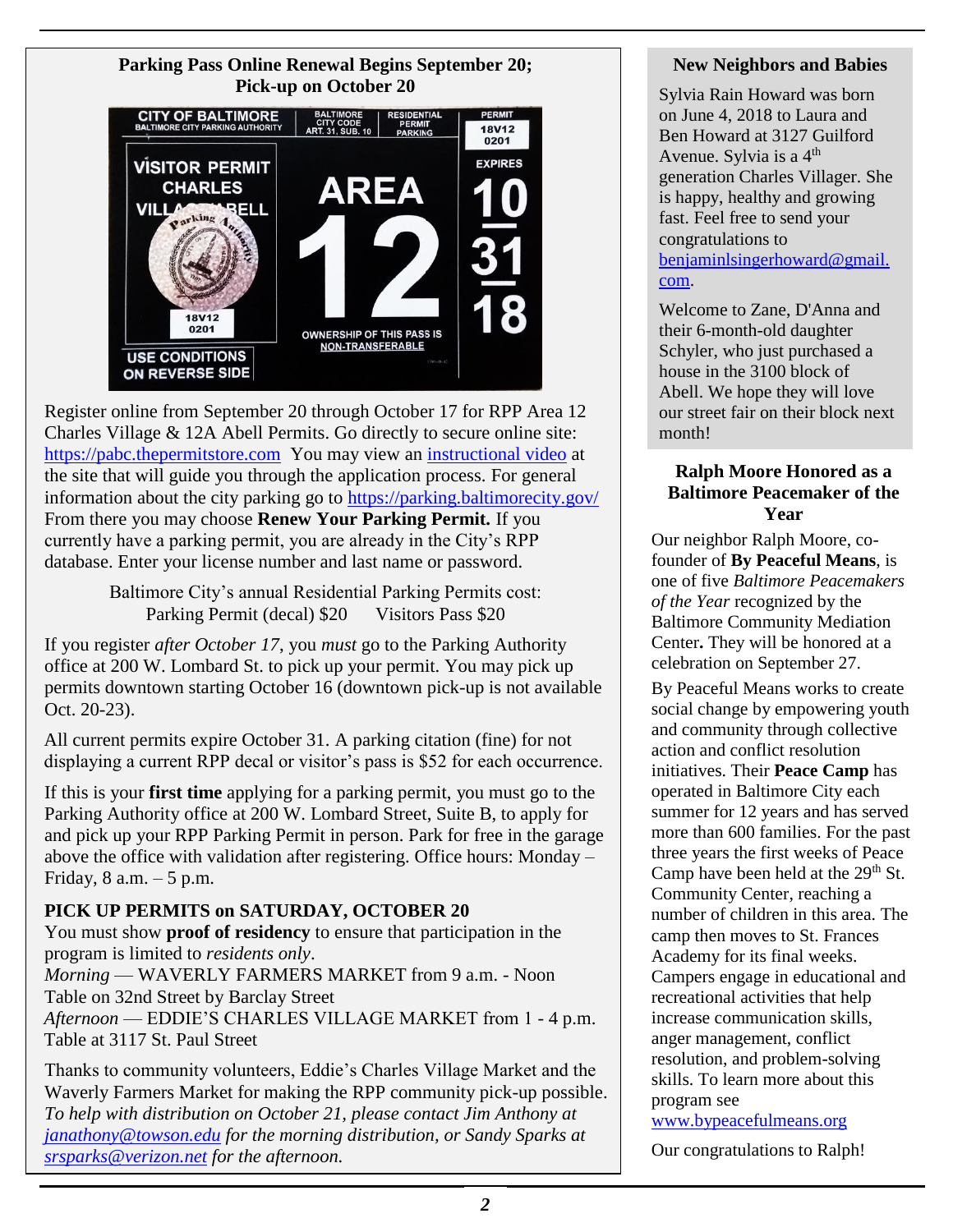### **Jackson Gilman-Forlini Receives McCullough Award at Goucher**

Congratulations to **Jackson Gilman-Forlini** on receiving the McCullough Award for best master's thesis in Historic Preservation from Goucher College. Jackson's research piece is titled "In the Minds of the Living: The Adaptive Reuse of Monuments and Memorials." His award included an engraved Jefferson Cup. Here's the link to his thesis: <http://hdl.handle.net/11603/10910>

### **Report Crimes Anonymously**

You can help your community by reporting crimes when you are not a victim and *remain anonymous* by using the BPD's anonymous text-to-tip line — 443-902-4824. The BPD also has a mobile app - residents can submit crime tips, receive alerts and peruse other department data. Download the app at https://www.baltimorepolice.org /baltimore-police-mobile-app

### Abell Neighborhood Walk

September 25

7:30 p.m. - Corner of Abell and 32nd Street

Walk with Benefits District Security and Baltimore Northern District Police; gather afterwards for refreshments

### **Storm Drains Overwhelmed, Houses Flooded on July 27**

On Friday, July 27, a torrential rain overwhelmed the surface water inlets in the Abell neighborhood and caused flooding on the 3100 blocks of Abell and Barclay. During the event, a number of trash receptacles and tree trimmings floated down the alley to the main inlet, exacerbating the challenge of keeping the inlet clear.

On August 8, several property owners walked with staff from DPW to look at the storm water drains in the neighborhood. Please review these observations from the walk, and work to minimize future damage from flooding.:

- Store trash cans and recycle bins in a fenced area, not in the alley.
- Contact 311 to report any blocked inlets. Make note of the confirmation number and send that to Ms. Rosanna La Plante at

[rosanna.laplante@baltimorecity.gov.](mailto:rosanna.laplante@baltimorecity.gov)

 Arrange for bulk trash pick-up of any large items by calling 311. Do not leave bulky items in the alleys. Do not leave bags of yard waste in the alley.

# Thursday Night Trivia

September 13 – 7:00 p.m. Peabody Heights Brewery 401 E. 30<sup>th</sup> Street

*The most unique trivia in town*

Hosted by Abell resident Andrew Northrup and a mystery guest host

Abell Community Annual



### **Sunday, October 14 ♦ 5:00 p.m.**

**Location to be announced – look for updates on community message boards All residents of Abell are welcome**

 *Gather with new and old neighbors to enjoy a bowl of chili Enter your chili for a chance at winning a prize*

### **What am I Responsible for? Reminders from the Abell Sanitation Team**

Tenants and owners have different responsibilities when it comes to maintaining their property in Baltimore. Generally, daily maintenance must be kept up by the *occupant.* On their code enforcement webpage, the Baltimore Housing office explains that, "The *occupant* must maintain all lots and exterior premises, including abutting *sidewalks, gutters, and alleys* in a clean, safe and sanitary condition."

Regarding weeds and plants, the code requirements for occupants include *keeping grass, weeds or plant growth below 8 inches and removing all noxious weeds*. When discarding trash, garbage, and debris:

- Receptacles cannot be placed out for collection on a sidewalk or along an alley earlier than 6 p.m. the day before collection.
- Receptacles must be returned promptly to the premises after collections

More housing code information can be found at http://www.baltimorehousing.org/ code\_responsibilities

# Street Fair Stoop Sales

Free space on Abell Avenue is available for any resident of the Abell Community to have a stoop sale during the Street Fair. Use your own stoop, set up your own table, or rent a 6' table plus two chairs for \$10.00. **To register for the stoop sale**, ask a question, etc. please contact Gretchen Gettes – [ggettes@yahoo.com.](mailto:ggettes@yahoo.com)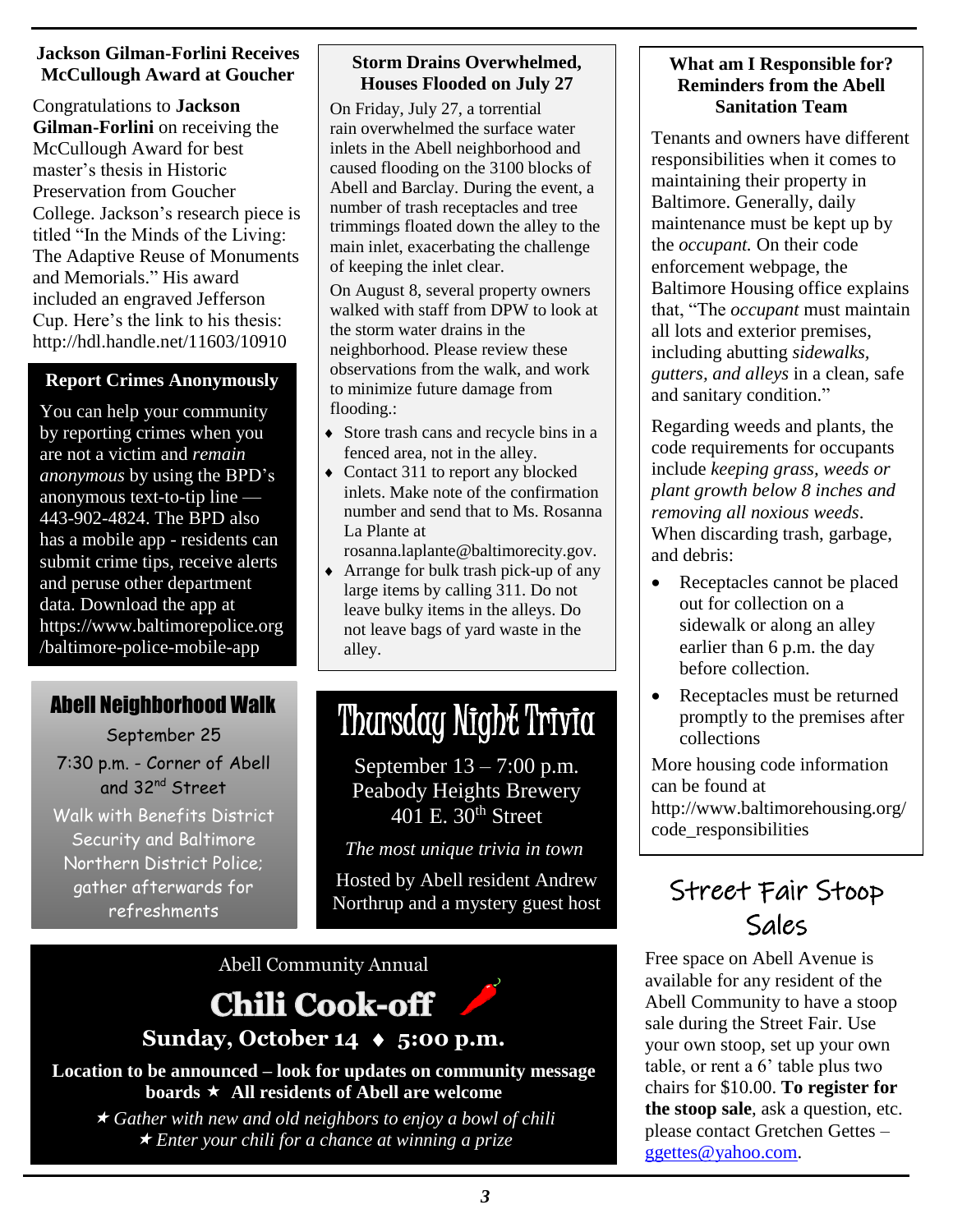### **2018 Abell Community Street Fair - Sunday, September 16, Noon - 5:00 p.m.**

### **Children's Parade and Activities**

The Street Fair opens with the Children's Parade. This year's theme for the children's parade is **Abell A-buzz!,** and will be about all the busy bugs of Abell and surrounding areas. All children are invited to participate.

As always, the kids will make their own costumes and floats. After the Parade there will be various children's activities: games, crafts and art, all needing adult supervision. If you would like to join other volunteers and parents in helping create props before the Street Fair, or volunteer at activities during the fair, contact Laura Yoder [laura.e.yoder@gmail.co](mailto:laura.e.yoder@gmail.com)m

### **Street Fair Vendors Wanted**

For-profit and non-profit vendors with goods that are enticing and information that is enriching are a welcome part of the Abell Street Fair. If you would like to sell goods or distribute literature for an institution or program, please contact Gretchen Gettes at [ggettes@yahoo.com.](mailto:ggettes@yahoo.com) A vendor form is available at this link: <https://goo.gl/MuSnid>

### **Silent Auction – Abell's Biggest Fund Raiser**

The Silent Auction Challenge is to collect items that bidders will want because they are unique, stunning, valuable, useful, or just plain fun. Please help us find such items for this year's Silent Auction by searching among your own treasures for something to contribute, or asking for a donation from a merchant, artist or service provider whose work you value. The Silent Auction is a major source of AIA's yearly fundraising. If you would like to donate, please contact the Silent Auction chair Jennifer Harbold at [joharbold@yahoo.com.](mailto:joharbold@yahoo.com?subject=street%20fair%20silent%20auction)

### **Bake a Treat for the Bake Sale**

Since 1973, baked goods fresh from the Abell community's kitchens have been sold at the Street Fair. To continue this delicious tradition, please sign up to contribute your favorite cookies, pastries, cupcakes or cakes to the 2018 Abell Bake Sale. (No store-bought goods, please.) To contribute, please contact Susanne Riveles: [susanne.riveles@gmail.com](mailto:susanne.riveles@gmail.com) or 410-467-2721.

### **Support Abell Community Street Fair Musicians**

The joy and pleasure that live musicians bring to the Abell Street Fair cannot be measured. But the performers can be rewarded. To show appreciation and help support the wonderful performers who play at the Fair, please donate to, and share this link for the 2018 Abell Street Fair Fun Fan Fund: <https://www.gofundme.com/abellmusic2018>

Donating and sharing this link in your social media will make a real impact on our ability to continue to provide top quality musical acts at the Abell Street Fair in the future!

We are thrilled to announce the following performers for this year:

[Outer Spaces](https://www.facebook.com/outerspacesband/?fref=mentions) (solo) [Joseph & The Beasts](https://www.facebook.com/JosephAndTheBeasts/?fref=mentions) [Marian McLaughlin](https://www.facebook.com/marian.mclaughlin.54?fref=mentions) Swing N Samba [Sac Au Lait](https://www.facebook.com/sacaulait/?fref=mentions) [Michael Raitzyk](https://www.facebook.com/michael.raitzyk?fref=mentions)

[Barrage Band Orchestra](https://www.facebook.com/BarrageBandOrchestra/?fref=mentions) [Mountain Peaks](https://www.facebook.com/mountainpeaksband/?fref=mentions) [James & the Giant Peach](https://www.facebook.com/jamesandthegiantfeet/?fref=mentions) The Fun [Boys](https://www.facebook.com/Thefunboys-1620126124984197/?fref=mentions) DJ Mills [CORA SONE](https://www.facebook.com/CoraSoneBand/?fref=mentions)

| <b>AIA 2018 STREET FAIR CRAB FEAST PRE-ORDER FORM</b><br>Sunday, September 16, 2018 $\star$ 1 p.m. – 5 p.m. |                |                                     |                                                                                           |                |  |  |  |  |
|-------------------------------------------------------------------------------------------------------------|----------------|-------------------------------------|-------------------------------------------------------------------------------------------|----------------|--|--|--|--|
| Number of orders for $3$ crabs: $\_\_\_\_\_\_\_\_\_\_\_\_\_$<br>No. of orders of 12 crabs:                  |                | $$7.50=$                            | $(\$10 \text{ day of fair})$                                                              | Pay in advance |  |  |  |  |
|                                                                                                             |                | $\$38.00 =$                         | $\angle$ (\$45 day of fair)                                                               | September 5-14 |  |  |  |  |
| *Note: all-you-can-eat is limited to one sitting                                                            |                |                                     |                                                                                           |                |  |  |  |  |
| <b>Payment Total Enclosed:</b>                                                                              |                |                                     |                                                                                           |                |  |  |  |  |
| Name:                                                                                                       |                |                                     |                                                                                           |                |  |  |  |  |
| <b>Address</b>                                                                                              | phone or email |                                     |                                                                                           |                |  |  |  |  |
| <i>Pre-order payments will be accepted September <math>5-14</math></i>                                      |                |                                     |                                                                                           |                |  |  |  |  |
|                                                                                                             |                | Jo Ann Robinson - 3012 Abell Avenue | Please return with cash or check made out to Abell Improvement Association and deliver to |                |  |  |  |  |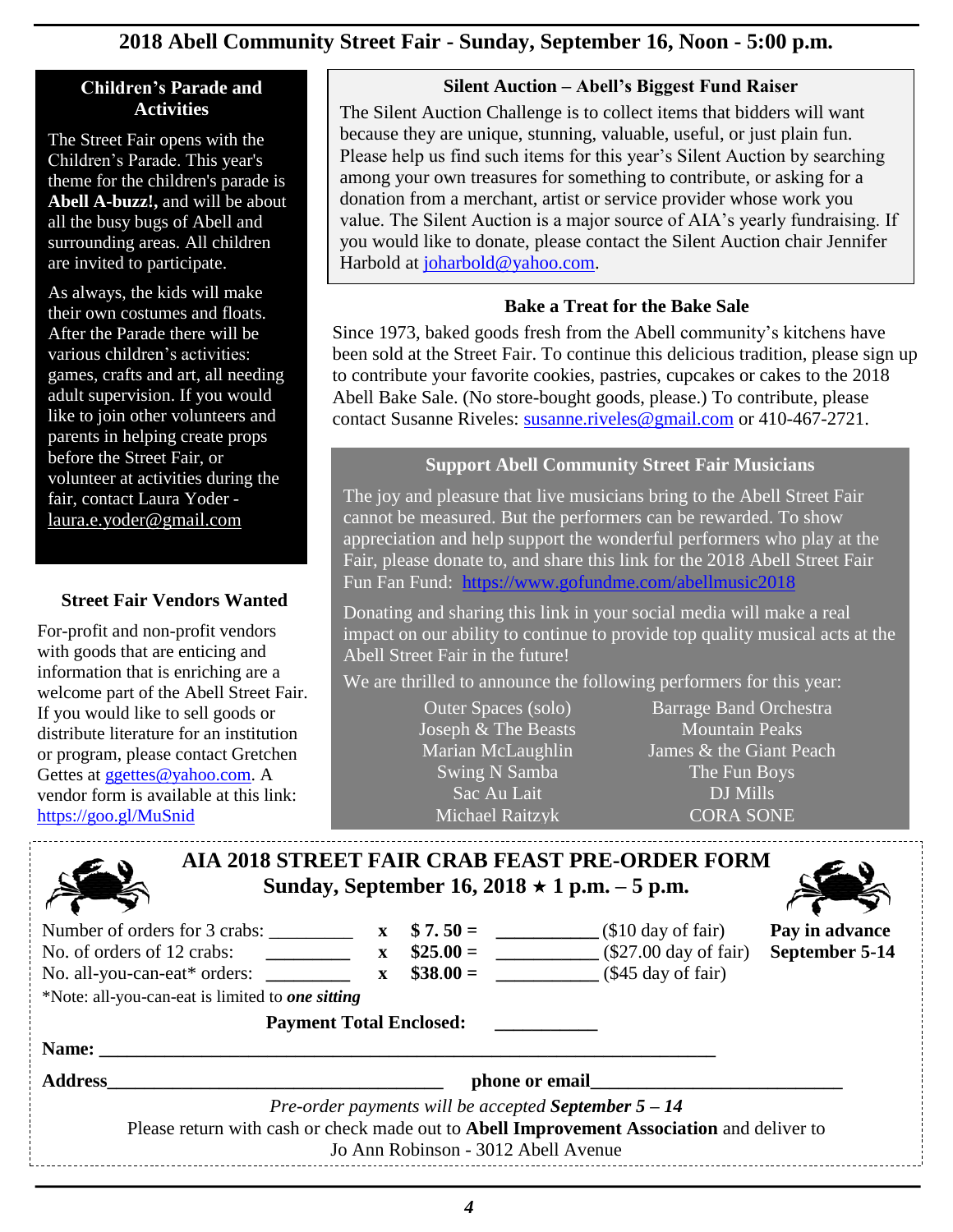### **2018 Abell Community Street Fair Volunteering**

Our Annual Street Fair is nearly upon us and we need YOU to help make the event a success. We are currently looking for volunteers in a number of different capacities. Do you have a passion for infrastructure? Lend a hand to constructing/ breaking down the magical built environment that will take over the fair. Are you longing to feel that sense of power that comes from standing on the *other* side of the bar? Volunteer to serve beer and wine! Maybe you've always identified with Bob Ross but never had the right canvas? Children's face painting is calling out to you. Whether your interests are in purveying baked goods, keeping an eye on the best items up for bid at this year's silent auction, garnering new membership or simply crackin' crabs, when it comes to volunteering at the 2018 Abell Community Street Fair, we've got something for everyone. Flex that spirit of civic engagement residing deep within each of you and add your name to our volunteer signup form here: [https://www.volunteersignup.org/XDCFP.](https://www.volunteersignup.org/XDCFP) For more information, contact Kelly King [kking903@gmail.com](mailto:kking903@gmail.com)

### BEFORE THE FAIR:

• Arts and craft supplies are needed for making hats, costumes and floats for the **Children's Parade** and other **children's activities.** Contact Laura Yoder - [laura.e.yoder@gmail.com](mailto:laura.e.yoder@gmail.com)

We need two people to flyer cars two days before and on the morning of the Fair reminding neighbors to move their cars in the 3000 and 3100 blocks. Contact Andrew Northrup at [atnorthrup@yahoo.com](mailto:atnorthrup@yahoo.com) if you can help distribute flyers.

#### DAY OF THE FAIR:

**Set up & clean up:** Early in the day, we need a team to distribute tables, erect canopies, and wrestle the stage pieces into place. Late in the day, we need folks to strike the same and clean up the fairgrounds. Please contact Andrew Northrup at **atnorthrup@yahoo.com** if you can serve in this capacity.



 $\blacksquare$   $\blacksquare$   $\blacksquare$  no parking 8 a.m.  $-$  6:30 p.m.

### **STREET FAIR VOLUNTEERS - How, When and Where Would You Like to Help?**

|                                                               | <b>Music</b>           | <b>Crab Feast</b>                                           | <b>Bake Sale</b>                                                                                              | Beer & Wine<br><b>Sales</b> | <b>Membership</b><br><b>Table</b> | <b>Silent</b><br><b>Auction</b> | <b>Children's Activities</b>                              |  |  |
|---------------------------------------------------------------|------------------------|-------------------------------------------------------------|---------------------------------------------------------------------------------------------------------------|-----------------------------|-----------------------------------|---------------------------------|-----------------------------------------------------------|--|--|
| 8:00                                                          | Assemble<br>Stage      |                                                             | Distribute tables & chairs; assemble tents, canopies for all activities, hang banners, block<br>streets, etc. |                             |                                   |                                 |                                                           |  |  |
| 11:00                                                         |                        | Set up tables<br>& chairs,<br>drink station                 | Accept<br>donations;<br>Make coffee                                                                           | Set up tables,<br>cups      | Set up table,<br>shirt display    | Set up<br>display               | Parade Marshals/ Crossing<br>Guards                       |  |  |
| 12:00                                                         | Manage<br>stage        | Manage Crab<br>Feast                                        | Manage sales                                                                                                  | Manage<br>sales             | Manage<br>sales                   | Accept bids                     | Parade - kids & parents to<br>be in parade, activity host |  |  |
| 1:00                                                          |                        |                                                             |                                                                                                               |                             |                                   |                                 | Children's activity host                                  |  |  |
| 2:00                                                          | Manage<br>stage        | Manage Crab<br>Feast                                        | Manage sales                                                                                                  | Manage<br>sales             | Manage<br>sales                   | Accept bids                     | Children's activity host                                  |  |  |
| 3:00                                                          |                        |                                                             |                                                                                                               |                             |                                   |                                 | Children's activity host                                  |  |  |
| 4:00                                                          | Manage<br>stage        |                                                             | Manage sales<br>& clean up                                                                                    | Manage<br>sales             | Manage<br>sales                   | <b>Distribute</b><br>winnings   |                                                           |  |  |
| 5:00                                                          | <b>Strike</b><br>stage | Clean up                                                    | Clean up                                                                                                      | Break down                  | Break down                        | <b>Break</b><br>down            |                                                           |  |  |
| 6:00                                                          |                        | Finish clean up; stack tables and chairs; consolidate trash |                                                                                                               |                             |                                   |                                 |                                                           |  |  |
| Sign up to volunteer at https://www.volunteersignup.org/XDCFP |                        |                                                             |                                                                                                               |                             |                                   |                                 |                                                           |  |  |

Please visit the Abell Community Street Fair Facebook event page: <https://www.facebook.com/events/222501048577063/>